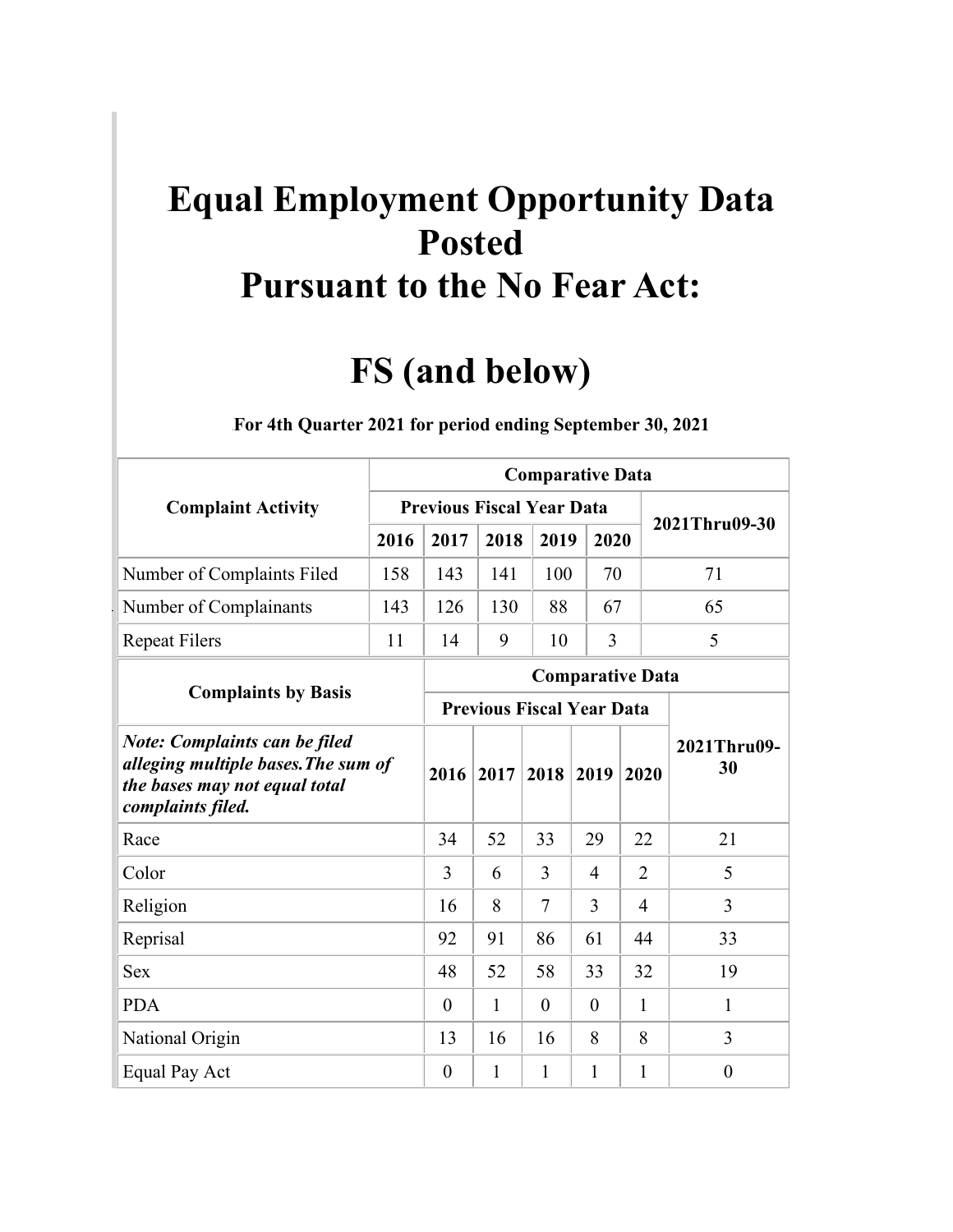| Age                                                                                                                               | 49               | 59                               | 42               | 30               | 20                      | 15                |
|-----------------------------------------------------------------------------------------------------------------------------------|------------------|----------------------------------|------------------|------------------|-------------------------|-------------------|
| Disability                                                                                                                        | 55               | 53                               | 58               | 40               | 25                      | 20                |
| Genetics                                                                                                                          | $\theta$         | 1                                | $\theta$         | $\theta$         | $\overline{2}$          | $\theta$          |
| Non-EEO                                                                                                                           | 10               | 12                               | 12               | $\tau$           | 9                       | 8                 |
|                                                                                                                                   |                  |                                  |                  |                  | <b>Comparative Data</b> |                   |
| <b>Complaints by Issue</b>                                                                                                        |                  | <b>Previous Fiscal Year Data</b> |                  |                  |                         |                   |
| <b>Note: Complaints can be filed</b><br>alleging multiple bases. The sum of<br>the bases may not equal total<br>complaints filed. | 2016             | 2017                             | 2018             | 2019             | 2020                    | 2021Thru09-<br>30 |
| Appointment/Hire                                                                                                                  | 5                | 11                               | 10               | 5                | 6                       | 8                 |
| <b>Assignment of Duties</b>                                                                                                       | 27               | 19                               | 28               | 21               | 12                      | $\tau$            |
| Awards                                                                                                                            | 1                | $\overline{0}$                   | $\theta$         | $\overline{0}$   | $\mathbf{1}$            | $\overline{2}$    |
| <b>Conversion to Full Time/Perm Status</b>                                                                                        | $\theta$         | $\boldsymbol{0}$                 | $\theta$         | $\theta$         | $\theta$                | $\boldsymbol{0}$  |
| <b>Disciplinary Action</b>                                                                                                        |                  |                                  |                  |                  |                         |                   |
| Demotion                                                                                                                          | $\boldsymbol{0}$ | $\boldsymbol{0}$                 | $\overline{2}$   | $\boldsymbol{0}$ | $\boldsymbol{0}$        | $\mathbf{0}$      |
| Reprimand                                                                                                                         | 11               | $\overline{4}$                   | 10               | 6                | $\overline{4}$          | 1                 |
| Suspension                                                                                                                        | 8                | 18                               | 13               | 10               | 7                       | $\overline{7}$    |
| Removal                                                                                                                           | 3                | 3                                | 9                | 9                | 7                       | $\boldsymbol{0}$  |
| Duty Hours                                                                                                                        | $\overline{2}$   | 6                                | $\boldsymbol{0}$ | 5                | $\overline{4}$          | $\mathbf{1}$      |
| Perf. Eval./ Appraisal                                                                                                            | 25               | 16                               | 17               | 17               | 12                      | 8                 |
| Examination/Test                                                                                                                  | $\boldsymbol{0}$ | 1                                | $\mathbf{1}$     | $\mathbf{1}$     | $\mathbf{1}$            | $\mathbf{1}$      |
| <b>Harassment</b>                                                                                                                 |                  |                                  |                  |                  |                         |                   |
| Non-Sexual                                                                                                                        | 103              | 92                               | 96               | 53               | 39                      | 31                |
| Sexual                                                                                                                            | $\overline{3}$   | $\boldsymbol{0}$                 | 6                | $\overline{3}$   | 5                       | $\boldsymbol{0}$  |
| <b>Medical Examination</b>                                                                                                        | $\mathbf{1}$     | $\overline{2}$                   | $\boldsymbol{0}$ | $\mathbf{1}$     | $\boldsymbol{0}$        | $\boldsymbol{0}$  |
| Pay including overtime                                                                                                            | $\overline{7}$   | 8                                | $\overline{2}$   | $\overline{3}$   | 6                       | $\overline{2}$    |
| Promotion/Non-Selection                                                                                                           | 32               | 24                               | 18               | 22               | 17                      | 18                |
| Reassignment                                                                                                                      |                  |                                  |                  |                  |                         |                   |
| Denied                                                                                                                            | $\overline{7}$   | $\overline{2}$                   | 6                | $\overline{3}$   | $\overline{2}$          | $\overline{3}$    |
| Directed                                                                                                                          | $\mathbf{1}$     | 6                                | $\overline{7}$   | 12               | $\boldsymbol{0}$        | $\mathbf{1}$      |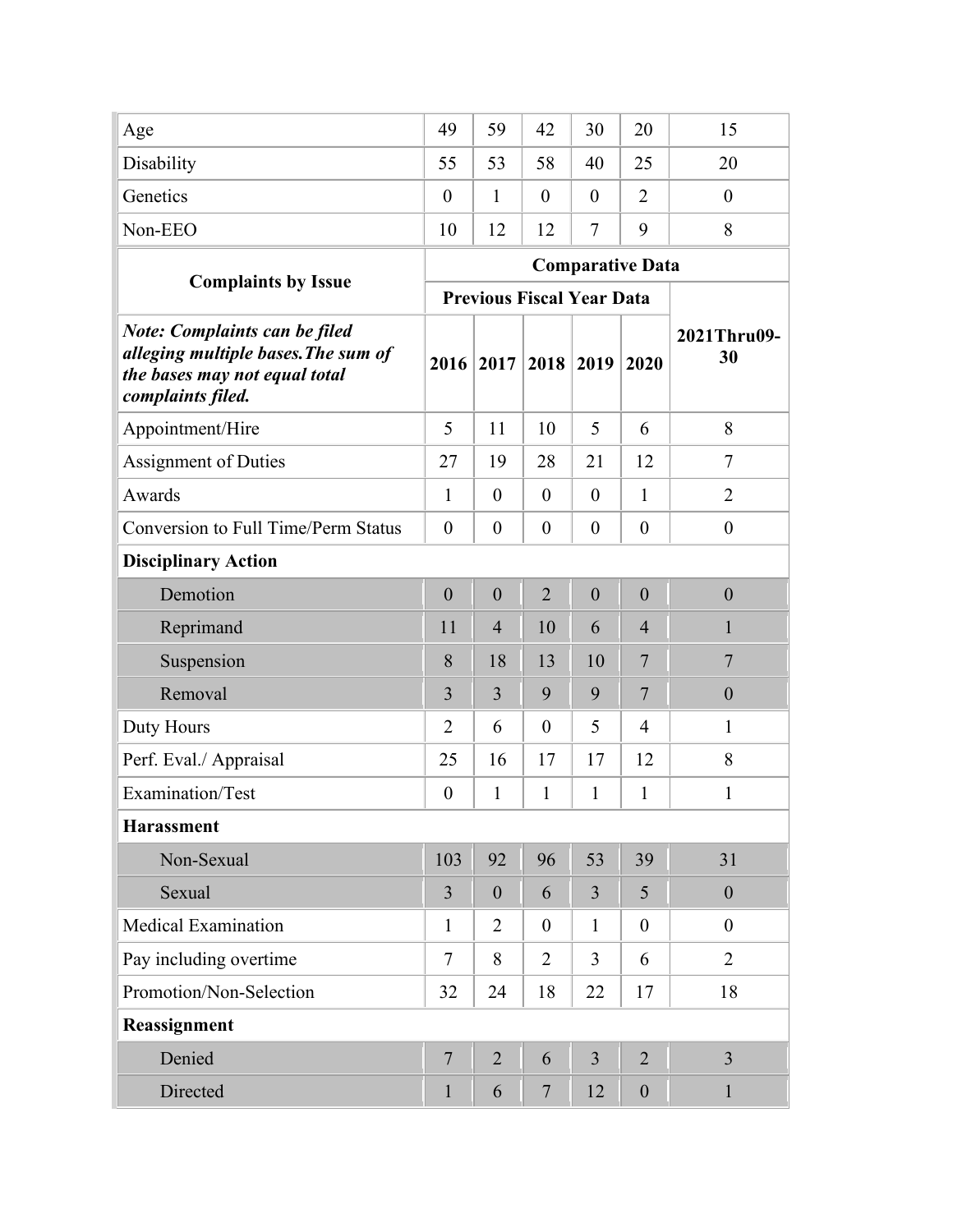| Reasonable Accommodation Disability                                  |        | 26                               | 23               | 24                      | $\tau$           | 6 |                | 6                |  |
|----------------------------------------------------------------------|--------|----------------------------------|------------------|-------------------------|------------------|---|----------------|------------------|--|
| Reinstatement                                                        |        | $\theta$                         | $\theta$         | $\theta$                | 1                |   | 3              | 1                |  |
| Religious Accommodation                                              |        | $\overline{2}$                   | $\theta$         | $\theta$                | 1                |   | $\theta$       | $\theta$         |  |
| Retirement                                                           |        | $\theta$                         | 3                | $\mathbf{1}$            | 6                |   | $\theta$       | $\overline{2}$   |  |
| Sex-Stereotyping                                                     |        | 1                                | $\theta$         | $\theta$                | $\theta$         |   | $\theta$       | $\theta$         |  |
| Telework                                                             |        | $\tau$                           | 3                | $\overline{2}$          | 5                |   | $\overline{2}$ | $\theta$         |  |
| Termination                                                          |        | 5                                | 8                | 11                      | 9                |   | 8              | $\tau$           |  |
| Terms/Conditions of Employment                                       |        | 28                               | 31               | 34                      | 39               |   | 9              | 5                |  |
| Time and Attendance                                                  |        | 20                               | 16               | 23                      | 14               |   | 7              | 6                |  |
| Training                                                             |        | 21                               | 12               | 12                      | 11               |   | 5              | 5                |  |
| Other                                                                |        |                                  |                  |                         |                  |   |                |                  |  |
| User Defined - Other 1                                               |        | $\overline{0}$                   | $\overline{0}$   | $\overline{0}$          | $\overline{0}$   |   | $\theta$       | $\theta$         |  |
| User Defined - Other 2                                               |        | $\overline{0}$                   | $\theta$         | $\theta$                | $\overline{0}$   |   | $\theta$       | $\overline{0}$   |  |
| User Defined - Other 3                                               |        | $\overline{0}$                   | $\overline{0}$   | $\theta$                | $\overline{0}$   |   | $\overline{0}$ | $\theta$         |  |
| User Defined - Other 4                                               |        | $\boldsymbol{0}$                 | $\boldsymbol{0}$ | $\boldsymbol{0}$        | $\boldsymbol{0}$ |   | $\overline{0}$ | $\boldsymbol{0}$ |  |
|                                                                      |        |                                  |                  |                         |                  |   |                |                  |  |
|                                                                      |        |                                  |                  | <b>Comparative Data</b> |                  |   |                |                  |  |
| <b>Processing Time</b>                                               |        | <b>Previous Fiscal Year Data</b> |                  |                         |                  |   |                | 2021Thru09-      |  |
|                                                                      | 2016   | 2017                             | 2018             |                         | 2019             |   | 2020           | 30               |  |
| Complaints pending during fiscal year                                |        |                                  |                  |                         |                  |   |                |                  |  |
| Average number of days<br>in investigation                           | 202.23 | 148.77                           | 171.14           |                         | 197.39           |   | 188.51         | 139.40           |  |
| Average number of days<br>in final action                            | 131.90 | 330.49                           | 28.53            |                         | 35.75            |   | 23.99          | 21.97            |  |
| Complaint pending during fiscal year where hearing was requested     |        |                                  |                  |                         |                  |   |                |                  |  |
| Average number of days<br>in investigation                           | 209.71 | 147.32                           | 151.70           |                         | 210.79           |   | 208.53         | 145.16           |  |
| Average number of days<br>in final action                            | 39.10  | 159.03                           | 18.95            |                         | 26.59            |   | 14.78          | 6.43             |  |
| Complaint pending during fiscal year where hearing was not requested |        |                                  |                  |                         |                  |   |                |                  |  |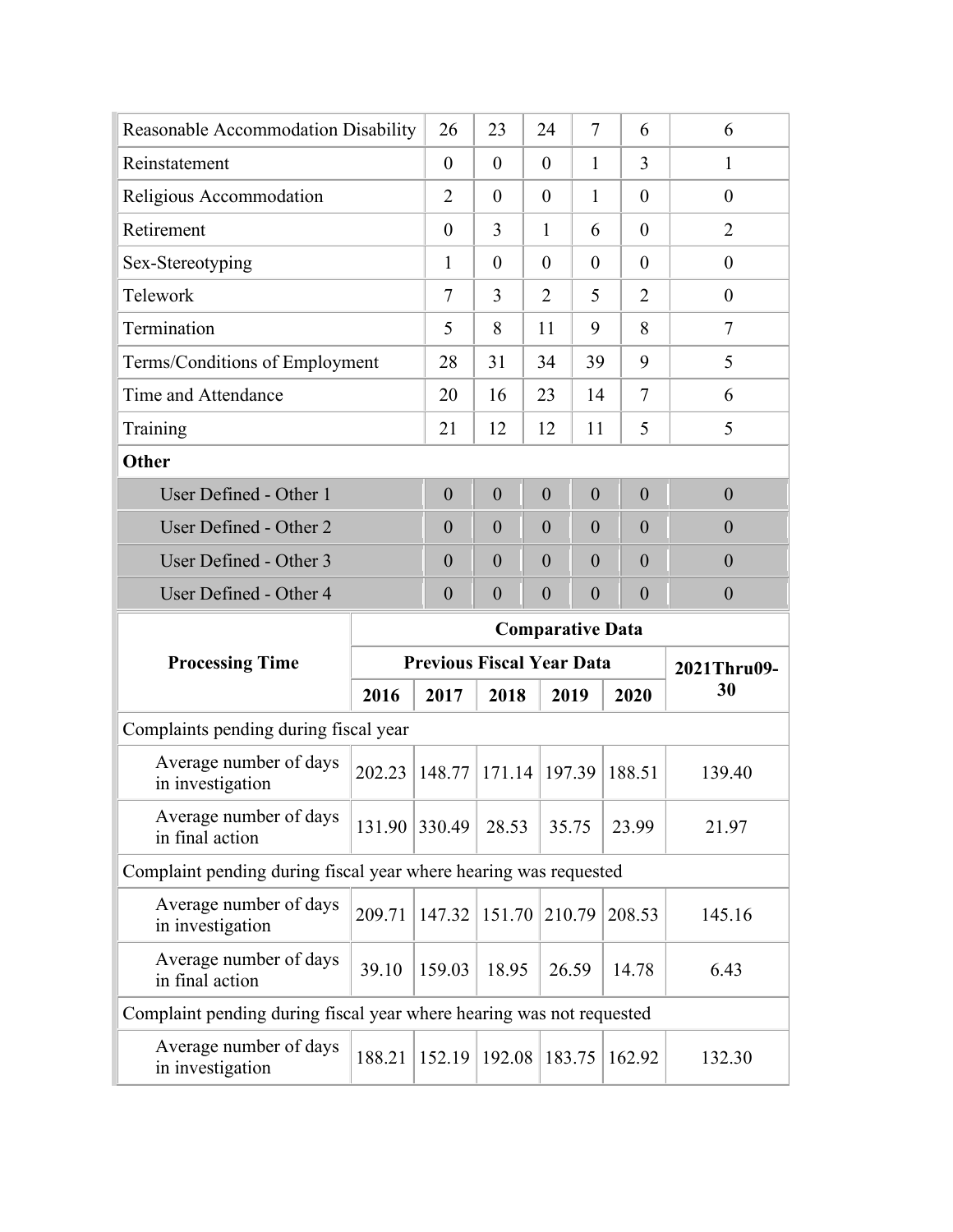| Average number of days<br>in final action                                                        | 229.46 |                                  |                  | 467.67           |                                  | 44.33            |                  | 49.26            |                         | 35.58          |                  | 53.12            |                  |
|--------------------------------------------------------------------------------------------------|--------|----------------------------------|------------------|------------------|----------------------------------|------------------|------------------|------------------|-------------------------|----------------|------------------|------------------|------------------|
|                                                                                                  |        |                                  |                  |                  |                                  |                  |                  |                  | <b>Comparative Data</b> |                |                  |                  |                  |
| <b>Complaints Dismissed by Agency</b>                                                            |        |                                  |                  |                  | <b>Previous Fiscal Year Data</b> |                  |                  |                  |                         |                |                  | 2021Thru09-      |                  |
|                                                                                                  |        |                                  |                  | 2016             | 2017                             |                  | 2018             |                  | 2019                    |                | 2020             |                  | 30               |
| <b>Total Complaints Dismissed by</b><br>Agency                                                   |        |                                  |                  | 16               | 34                               |                  | 23               |                  | 11                      |                | 10               |                  | 5                |
| Average days pending prior to<br>dismissal                                                       |        |                                  |                  | 85               | 61                               |                  | 15               |                  | 54                      |                | 19               |                  | 2035             |
| <b>Complaints Withdrawn by Complainants</b>                                                      |        |                                  |                  |                  |                                  |                  |                  |                  |                         |                |                  |                  |                  |
| Total Complaints Withdrawn by<br>Complainants                                                    |        |                                  |                  | 6                | 9                                |                  | 6                |                  | 9                       |                | 8                |                  | 3                |
|                                                                                                  |        |                                  |                  |                  |                                  |                  |                  |                  | <b>Comparative Data</b> |                |                  |                  |                  |
| <b>Total Final Agency Actions</b>                                                                |        | <b>Previous Fiscal Year Data</b> |                  |                  |                                  |                  |                  |                  |                         |                |                  |                  | 2021Thru09-      |
| <b>Finding Discrimination</b>                                                                    |        |                                  | 2016             |                  | 2017                             |                  | 2018             |                  | 2019                    |                | 2020             |                  | 30               |
|                                                                                                  |        | #                                | $\frac{0}{0}$    | #                | $\frac{0}{0}$                    | #                | $\frac{6}{6}$    | #                | $\frac{0}{0}$           | #              | $\frac{0}{0}$    | #                | $\frac{0}{0}$    |
| <b>Total Number Findings</b>                                                                     |        | $\theta$                         |                  | 1                |                                  | 3                |                  | $\mathbf{1}$     |                         | 7              |                  | $\boldsymbol{0}$ |                  |
| <b>Without Hearing</b>                                                                           |        | $\boldsymbol{0}$                 | $\boldsymbol{0}$ | $\mathbf{1}$     | 100                              | $\overline{2}$   | 67               | $\overline{0}$   | $\overline{0}$          | $\overline{2}$ | 29               | $\overline{0}$   | $\boldsymbol{0}$ |
| With Hearing                                                                                     |        | $\theta$                         | $\boldsymbol{0}$ | $\boldsymbol{0}$ | $\theta$                         | $\mathbf{1}$     | 33               | $\mathbf{1}$     | 100                     | 5              | 71               | $\theta$         | $\boldsymbol{0}$ |
| <b>Findings of Discrimination</b>                                                                |        |                                  |                  |                  |                                  |                  |                  |                  | <b>Comparative Data</b> |                |                  |                  |                  |
| <b>Rendered by Basis</b>                                                                         |        |                                  |                  |                  | <b>Previous Fiscal Year Data</b> |                  |                  |                  |                         |                |                  |                  | 2021Thru09-      |
| <b>Note: Complaints can be filed</b>                                                             |        |                                  | 2016             |                  | 2017                             |                  | 2018             |                  | 2019                    |                | 2020             |                  | 30               |
| alleging multiple bases. The sum<br>of the bases may not equal total<br>complaints and findings. |        | #                                | $\frac{0}{0}$    | #                | $\frac{0}{0}$                    | #                | $\frac{0}{0}$    | #                | $\frac{0}{0}$           | #              | $\frac{0}{0}$    | #                | $\frac{0}{0}$    |
| <b>Total Number Findings</b>                                                                     |        | $\overline{0}$                   |                  | $\mathbf{1}$     |                                  | $\mathbf{1}$     |                  | $\mathbf{1}$     |                         | $\overline{7}$ |                  | $\overline{0}$   |                  |
| Race                                                                                             |        | $\overline{0}$                   | $\boldsymbol{0}$ | $\mathbf{1}$     | 100                              | $\boldsymbol{0}$ | $\theta$         | $\overline{0}$   | $\boldsymbol{0}$        | $\mathbf{1}$   | 14               | $\theta$         | $\theta$         |
| Color                                                                                            |        | 0                                | $\boldsymbol{0}$ | $\boldsymbol{0}$ | $\boldsymbol{0}$                 | $\overline{0}$   | $\theta$         | $\boldsymbol{0}$ | $\boldsymbol{0}$        | $\overline{0}$ | $\boldsymbol{0}$ | $\overline{0}$   | $\theta$         |
| Religion                                                                                         |        | $\overline{0}$                   | $\boldsymbol{0}$ | $\overline{0}$   | $\overline{0}$                   | $\boldsymbol{0}$ | $\overline{0}$   | $\boldsymbol{0}$ | $\boldsymbol{0}$        | $\overline{0}$ | $\boldsymbol{0}$ | $\boldsymbol{0}$ | $\theta$         |
| Reprisal                                                                                         |        | $\overline{0}$                   | $\overline{0}$   | $\overline{0}$   | $\boldsymbol{0}$                 | $\mathbf{1}$     | 100              | $\boldsymbol{0}$ | $\boldsymbol{0}$        | 5              | 71               | $\boldsymbol{0}$ | $\boldsymbol{0}$ |
| Sex                                                                                              |        | $\overline{0}$                   | $\overline{0}$   | $\overline{0}$   | $\boldsymbol{0}$                 | $\mathbf{1}$     | 100              | $\theta$         | $\boldsymbol{0}$        | 3              | 43               | $\theta$         | $\theta$         |
| <b>PDA</b>                                                                                       |        | 0                                | $\boldsymbol{0}$ | $\overline{0}$   | $\boldsymbol{0}$                 | $\boldsymbol{0}$ | $\boldsymbol{0}$ | $\boldsymbol{0}$ | $\boldsymbol{0}$        | $\overline{0}$ | $\boldsymbol{0}$ | $\boldsymbol{0}$ | $\boldsymbol{0}$ |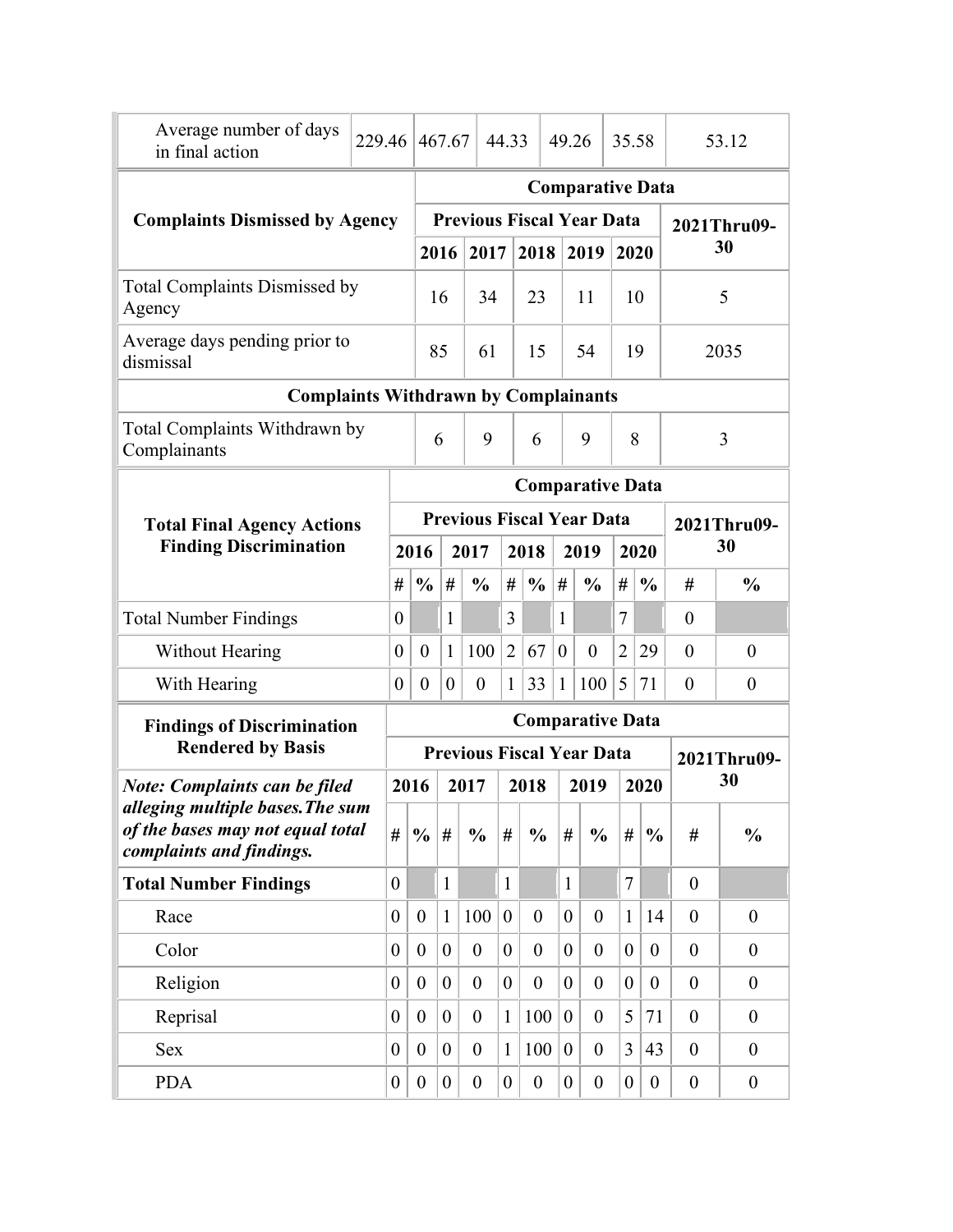| National Origin                 | $\boldsymbol{0}$ | $\boldsymbol{0}$ | $\boldsymbol{0}$ | $\boldsymbol{0}$ | $\boldsymbol{0}$ | $\theta$         | $\boldsymbol{0}$ | $\boldsymbol{0}$ | $\boldsymbol{0}$ | $\boldsymbol{0}$ | $\boldsymbol{0}$ | $\boldsymbol{0}$ |
|---------------------------------|------------------|------------------|------------------|------------------|------------------|------------------|------------------|------------------|------------------|------------------|------------------|------------------|
| <b>Equal Pay Act</b>            | $\boldsymbol{0}$ | $\overline{0}$   | $\overline{0}$   | $\boldsymbol{0}$ | $\overline{0}$   | $\mathbf{0}$     | $\overline{0}$   | $\theta$         | $\overline{0}$   | $\boldsymbol{0}$ | $\overline{0}$   | $\boldsymbol{0}$ |
| Age                             | $\theta$         | $\overline{0}$   | $\theta$         | $\theta$         | $\overline{0}$   | $\theta$         | $\overline{0}$   | $\theta$         | $\theta$         | $\boldsymbol{0}$ | $\theta$         | $\mathbf{0}$     |
| Disability                      | $\theta$         | $\theta$         | $\overline{0}$   | $\overline{0}$   | $\overline{0}$   | $\theta$         | $\mathbf{1}$     | 100              | $\mathbf{1}$     | 14               | $\theta$         | $\mathbf{0}$     |
| Genetics                        | $\boldsymbol{0}$ | $\theta$         | $\overline{0}$   | $\boldsymbol{0}$ | $\overline{0}$   | $\theta$         | $\boldsymbol{0}$ | $\boldsymbol{0}$ | $\overline{0}$   | $\boldsymbol{0}$ | $\theta$         | $\boldsymbol{0}$ |
| Non-EEO                         | $\boldsymbol{0}$ | $\boldsymbol{0}$ | $\boldsymbol{0}$ | $\boldsymbol{0}$ | $\boldsymbol{0}$ | $\boldsymbol{0}$ | $\boldsymbol{0}$ | $\boldsymbol{0}$ | $\boldsymbol{0}$ | $\boldsymbol{0}$ | $\boldsymbol{0}$ | $\boldsymbol{0}$ |
|                                 |                  |                  |                  |                  |                  |                  |                  |                  |                  |                  |                  |                  |
| <b>Findings After Hearing</b>   | $\boldsymbol{0}$ |                  | $\boldsymbol{0}$ |                  | $\mathbf{1}$     |                  | $\mathbf{1}$     |                  | 5                |                  | $\boldsymbol{0}$ |                  |
| Race                            | $\boldsymbol{0}$ | $\overline{0}$   | $\boldsymbol{0}$ | $\boldsymbol{0}$ | $\boldsymbol{0}$ | $\theta$         | $\boldsymbol{0}$ | $\theta$         | $\mathbf{1}$     | 20               | $\overline{0}$   | $\theta$         |
| Color                           | $\boldsymbol{0}$ | $\boldsymbol{0}$ | $\overline{0}$   | $\boldsymbol{0}$ | $\boldsymbol{0}$ | $\theta$         | $\boldsymbol{0}$ | $\boldsymbol{0}$ | $\overline{0}$   | $\boldsymbol{0}$ | $\boldsymbol{0}$ | $\boldsymbol{0}$ |
| Religion                        | $\boldsymbol{0}$ | $\mathbf{0}$     | $\overline{0}$   | $\boldsymbol{0}$ | $\overline{0}$   | $\theta$         | $\mathbf{0}$     | $\boldsymbol{0}$ | $\theta$         | $\boldsymbol{0}$ | $\overline{0}$   | $\boldsymbol{0}$ |
| Reprisal                        | $\boldsymbol{0}$ | $\overline{0}$   | $\overline{0}$   | $\boldsymbol{0}$ | $\mathbf{1}$     | 100              | $\overline{0}$   | $\boldsymbol{0}$ | $\overline{4}$   | 80               | $\overline{0}$   | $\boldsymbol{0}$ |
| <b>Sex</b>                      | $\theta$         | $\overline{0}$   | $\overline{0}$   | $\boldsymbol{0}$ | $\mathbf{1}$     | 100              | $\mathbf{0}$     | $\boldsymbol{0}$ | 3                | 60               | $\overline{0}$   | $\boldsymbol{0}$ |
| <b>PDA</b>                      | $\boldsymbol{0}$ | $\overline{0}$   | $\overline{0}$   | $\boldsymbol{0}$ | $\overline{0}$   | $\theta$         | $\overline{0}$   | $\theta$         | $\overline{0}$   | $\boldsymbol{0}$ | $\overline{0}$   | $\mathbf{0}$     |
| National Origin                 | $\boldsymbol{0}$ | $\overline{0}$   | $\overline{0}$   | $\boldsymbol{0}$ | $\overline{0}$   | $\mathbf{0}$     | $\mathbf{0}$     | $\theta$         | $\overline{0}$   | $\boldsymbol{0}$ | $\boldsymbol{0}$ | $\boldsymbol{0}$ |
| <b>Equal Pay Act</b>            | $\boldsymbol{0}$ | $\theta$         | $\overline{0}$   | $\boldsymbol{0}$ | $\overline{0}$   | $\theta$         | $\boldsymbol{0}$ | $\boldsymbol{0}$ | $\overline{0}$   | $\boldsymbol{0}$ | $\overline{0}$   | $\boldsymbol{0}$ |
| Age                             | $\theta$         | $\overline{0}$   | $\overline{0}$   | $\overline{0}$   | $\overline{0}$   | $\theta$         | $\overline{0}$   | $\theta$         | $\theta$         | $\overline{0}$   | $\overline{0}$   | $\boldsymbol{0}$ |
| Disability                      | $\boldsymbol{0}$ | $\overline{0}$   | $\overline{0}$   | $\boldsymbol{0}$ | $\boldsymbol{0}$ | $\theta$         | $\mathbf{1}$     | 100              | $\boldsymbol{0}$ | $\boldsymbol{0}$ | $\overline{0}$   | $\mathbf{0}$     |
| Genetics                        | $\boldsymbol{0}$ | $\boldsymbol{0}$ | $\theta$         | $\boldsymbol{0}$ | $\boldsymbol{0}$ | $\theta$         | $\boldsymbol{0}$ | $\boldsymbol{0}$ | $\theta$         | $\boldsymbol{0}$ | $\boldsymbol{0}$ | $\boldsymbol{0}$ |
| Non-EEO                         | $\boldsymbol{0}$ | $\boldsymbol{0}$ | $\boldsymbol{0}$ | $\boldsymbol{0}$ | $\boldsymbol{0}$ | $\boldsymbol{0}$ | $\boldsymbol{0}$ | $\boldsymbol{0}$ | $\boldsymbol{0}$ | $\boldsymbol{0}$ | $\boldsymbol{0}$ | $\boldsymbol{0}$ |
|                                 |                  |                  |                  |                  |                  |                  |                  |                  |                  |                  |                  |                  |
| <b>Findings Without Hearing</b> | $\boldsymbol{0}$ |                  | $\mathbf{1}$     |                  | $\overline{0}$   |                  | $\boldsymbol{0}$ |                  | $\overline{2}$   |                  | $\boldsymbol{0}$ |                  |
| Race                            | $\boldsymbol{0}$ | $\boldsymbol{0}$ | $\mathbf{1}$     | 100              | $\overline{0}$   | $\boldsymbol{0}$ | $\boldsymbol{0}$ | $\boldsymbol{0}$ | $\overline{0}$   | $\boldsymbol{0}$ | $\boldsymbol{0}$ | $\boldsymbol{0}$ |
| Color                           | $\overline{0}$   | $\overline{0}$   | $\overline{0}$   | $\boldsymbol{0}$ | $\overline{0}$   | $\overline{0}$   | $\boldsymbol{0}$ | $\boldsymbol{0}$ | $\overline{0}$   | $\boldsymbol{0}$ | $\boldsymbol{0}$ | $\boldsymbol{0}$ |
| Religion                        | $\boldsymbol{0}$ | $\boldsymbol{0}$ | $\boldsymbol{0}$ | $\boldsymbol{0}$ | $\overline{0}$   | $\boldsymbol{0}$ | $\boldsymbol{0}$ | $\boldsymbol{0}$ | $\boldsymbol{0}$ | $\boldsymbol{0}$ | $\boldsymbol{0}$ | $\boldsymbol{0}$ |
| Reprisal                        | $\boldsymbol{0}$ | $\boldsymbol{0}$ | $\overline{0}$   | $\boldsymbol{0}$ | $\overline{0}$   | $\boldsymbol{0}$ | $\boldsymbol{0}$ | $\boldsymbol{0}$ | $\mathbf{1}$     | 50               | $\boldsymbol{0}$ | $\boldsymbol{0}$ |
| Sex                             | $\boldsymbol{0}$ | $\boldsymbol{0}$ | $\overline{0}$   | $\boldsymbol{0}$ | $\overline{0}$   | $\boldsymbol{0}$ | $\boldsymbol{0}$ | $\boldsymbol{0}$ | $\boldsymbol{0}$ | $\boldsymbol{0}$ | $\boldsymbol{0}$ | $\boldsymbol{0}$ |
| <b>PDA</b>                      | $\boldsymbol{0}$ | $\boldsymbol{0}$ | $\boldsymbol{0}$ | $\boldsymbol{0}$ | $\boldsymbol{0}$ | $\boldsymbol{0}$ | $\boldsymbol{0}$ | $\boldsymbol{0}$ | $\overline{0}$   | $\boldsymbol{0}$ | $\boldsymbol{0}$ | $\boldsymbol{0}$ |
| National Origin                 | $\boldsymbol{0}$ | $\boldsymbol{0}$ | $\boldsymbol{0}$ | $\boldsymbol{0}$ | $\overline{0}$   | $\boldsymbol{0}$ | $\boldsymbol{0}$ | $\boldsymbol{0}$ | $\overline{0}$   | $\boldsymbol{0}$ | $\boldsymbol{0}$ | $\boldsymbol{0}$ |
| Equal Pay Act                   | $\boldsymbol{0}$ | $\boldsymbol{0}$ | $\boldsymbol{0}$ | $\boldsymbol{0}$ | $\overline{0}$   | $\boldsymbol{0}$ | $\boldsymbol{0}$ | $\boldsymbol{0}$ | $\overline{0}$   | $\boldsymbol{0}$ | $\boldsymbol{0}$ | $\boldsymbol{0}$ |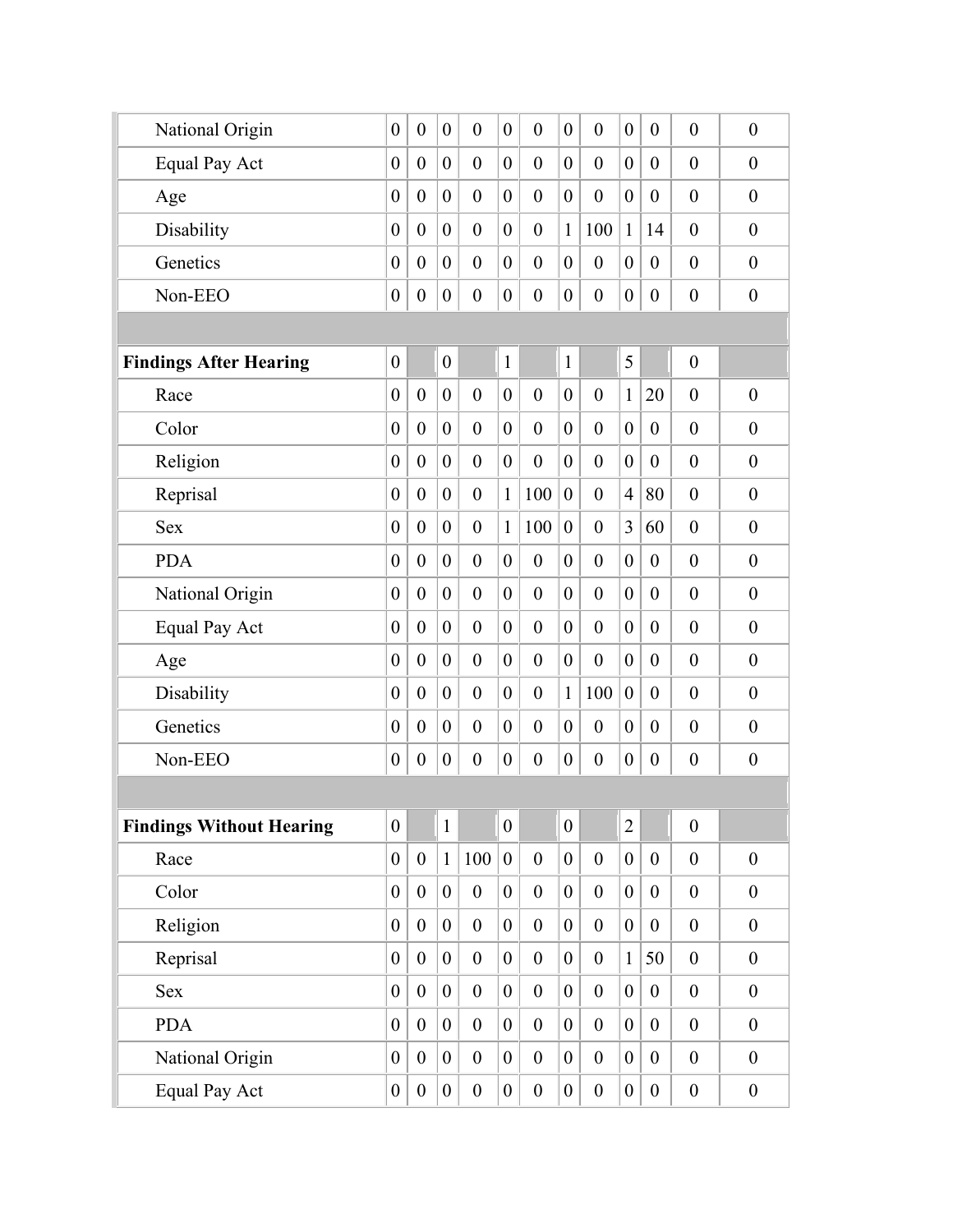| Age                                           | $\overline{0}$                   | $\boldsymbol{0}$ | $\theta$         | $\theta$         | $\theta$         | $\overline{0}$          | $\overline{0}$   | $\theta$         | $\boldsymbol{0}$ | $\overline{0}$ | $\overline{0}$ | $\overline{0}$   |  |
|-----------------------------------------------|----------------------------------|------------------|------------------|------------------|------------------|-------------------------|------------------|------------------|------------------|----------------|----------------|------------------|--|
| Disability                                    | $\overline{0}$                   | $\theta$         | $\overline{0}$   | $\overline{0}$   | $\theta$         | $\overline{0}$          | $\overline{0}$   | $\theta$         | $\mathbf{1}$     | 50             | $\overline{0}$ | $\boldsymbol{0}$ |  |
| Genetics                                      | $\overline{0}$                   | $\theta$         | $\overline{0}$   | $\overline{0}$   | $\theta$         | $\theta$                | $\overline{0}$   | $\theta$         | $\overline{0}$   | $\theta$       | $\overline{0}$ | $\overline{0}$   |  |
| Non-EEO                                       | $\boldsymbol{0}$                 | $\theta$         | $\overline{0}$   | $\theta$         | $\overline{0}$   | $\theta$                | $\overline{0}$   | $\overline{0}$   | $\overline{0}$   | $\overline{0}$ | $\overline{0}$ | $\overline{0}$   |  |
|                                               |                                  |                  |                  |                  |                  | <b>Comparative Data</b> |                  |                  |                  |                |                |                  |  |
| <b>Findings of Discrimination</b>             | <b>Previous Fiscal Year Data</b> |                  |                  |                  |                  |                         |                  |                  |                  |                |                | 2021Thru09-      |  |
| <b>Rendered by Issue</b>                      |                                  | 2016             |                  | 2017             |                  | 2018                    |                  | 2019             | 2020             |                | 30             |                  |  |
|                                               | #                                | $\frac{0}{0}$    | #                | $\frac{0}{0}$    | #                | $\frac{0}{0}$           | #                | $\frac{0}{0}$    | #                | $\frac{0}{0}$  | #              | $\frac{0}{0}$    |  |
| <b>Total Number Findings</b>                  | $\boldsymbol{0}$                 |                  | 1                |                  | $\mathbf{1}$     |                         | 1                |                  | $\tau$           |                | $\theta$       |                  |  |
| Appointment/Hire                              | $\boldsymbol{0}$                 | $\boldsymbol{0}$ | $\boldsymbol{0}$ | $\overline{0}$   | $\overline{0}$   | $\overline{0}$          | $\theta$         | $\overline{0}$   | $\overline{0}$   | $\theta$       | $\theta$       | $\boldsymbol{0}$ |  |
| <b>Assignment of Duties</b>                   | $\theta$                         | $\overline{0}$   | $\overline{0}$   | $\overline{0}$   | $\overline{0}$   | $\overline{0}$          | $\overline{0}$   | $\overline{0}$   | 3                | 43             | $\overline{0}$ | $\theta$         |  |
| Awards                                        | $\overline{0}$                   | $\overline{0}$   | $\overline{0}$   | $\overline{0}$   | $\theta$         | $\overline{0}$          | $\overline{0}$   | $\overline{0}$   | $\overline{0}$   | $\theta$       | $\overline{0}$ | $\boldsymbol{0}$ |  |
| Conversion to Full Time/Perm<br><b>Status</b> | $\overline{0}$                   | $\boldsymbol{0}$ | $\overline{0}$   | $\overline{0}$   | $\theta$         | $\overline{0}$          | $\overline{0}$   | $\theta$         | $\overline{0}$   | $\theta$       | $\overline{0}$ | $\overline{0}$   |  |
| Disciplinary Action                           |                                  |                  |                  |                  |                  |                         |                  |                  |                  |                |                |                  |  |
| Demotion                                      | $\overline{0}$                   | $\overline{0}$   | $\overline{0}$   | $\overline{0}$   | $\overline{0}$   | $\overline{0}$          | $\mathbf{0}$     | $\overline{0}$   | $\overline{0}$   | $\theta$       | $\theta$       | $\overline{0}$   |  |
| Reprimand                                     | $\boldsymbol{0}$                 | $\overline{0}$   | $\overline{0}$   | $\overline{0}$   | $\overline{0}$   | $\overline{0}$          | $\theta$         | $\overline{0}$   | $\mathbf{1}$     | 14             | $\overline{0}$ | $\overline{0}$   |  |
| Suspension                                    | $\boldsymbol{0}$                 | $\overline{0}$   | $\overline{0}$   | $\overline{0}$   | $\theta$         | $\overline{0}$          | $\mathbf{1}$     | 100              | $\mathbf{0}$     | $\theta$       | $\overline{0}$ | $\boldsymbol{0}$ |  |
| Removal                                       | $\overline{0}$                   | $\overline{0}$   | $\overline{0}$   | $\overline{0}$   | $\theta$         | $\overline{0}$          | $\theta$         | $\overline{0}$   | $\overline{0}$   | $\theta$       | $\theta$       | $\theta$         |  |
| Duty Hours                                    | $\theta$                         | $\overline{0}$   | $\overline{0}$   | $\theta$         | $\overline{0}$   | $\overline{0}$          | $\theta$         | $\theta$         | $\overline{0}$   | $\theta$       | $\theta$       | $\overline{0}$   |  |
| Perf. Eval./ Appraisal                        | $\theta$                         | $\boldsymbol{0}$ | $\overline{0}$   | $\theta$         | $\theta$         | $\overline{0}$          | $\theta$         | $\theta$         | $\mathbf{1}$     | 14             | $\theta$       | $\overline{0}$   |  |
| Examination/Test                              | $\boldsymbol{0}$                 | $\boldsymbol{0}$ | $\boldsymbol{0}$ | $\boldsymbol{0}$ | $\overline{0}$   | $\boldsymbol{0}$        | $\boldsymbol{0}$ | $\boldsymbol{0}$ | $\boldsymbol{0}$ | $\overline{0}$ | $\theta$       | $\boldsymbol{0}$ |  |
| Harassment                                    |                                  |                  |                  |                  |                  |                         |                  |                  |                  |                |                |                  |  |
| Non-Sexual                                    | $\boldsymbol{0}$                 | $\boldsymbol{0}$ | $\boldsymbol{0}$ | $\overline{0}$   | $\boldsymbol{0}$ | $\boldsymbol{0}$        | $\mathbf{1}$     | 100              | $\overline{4}$   | 57             | $\theta$       | $\boldsymbol{0}$ |  |
| Sexual                                        | $\boldsymbol{0}$                 | $\overline{0}$   | $\boldsymbol{0}$ | $\overline{0}$   | $\mathbf{1}$     | 100                     | $\overline{0}$   | $\overline{0}$   | $\overline{0}$   | $\theta$       | $\theta$       | $\overline{0}$   |  |
| <b>Medical Examination</b>                    | $\boldsymbol{0}$                 | $\theta$         | $\boldsymbol{0}$ | $\theta$         | $\overline{0}$   | $\overline{0}$          | $\theta$         | $\overline{0}$   | $\overline{0}$   | $\theta$       | $\theta$       | $\overline{0}$   |  |
| Pay including overtime                        | $\boldsymbol{0}$                 | $\theta$         | $\boldsymbol{0}$ | $\boldsymbol{0}$ | $\overline{0}$   | $\overline{0}$          | $\overline{0}$   | $\overline{0}$   | $\mathbf{1}$     | 14             | $\theta$       | $\boldsymbol{0}$ |  |
| Promotion/Non-Selection                       | $\boldsymbol{0}$                 | $\boldsymbol{0}$ | $\mathbf{1}$     | 100              | $\overline{0}$   | $\boldsymbol{0}$        | $\boldsymbol{0}$ | $\overline{0}$   | $\mathbf{1}$     | 14             | $\theta$       | $\boldsymbol{0}$ |  |
| Reassignment                                  |                                  |                  |                  |                  |                  |                         |                  |                  |                  |                |                |                  |  |
| Denied                                        | $\boldsymbol{0}$                 | $\boldsymbol{0}$ | $\boldsymbol{0}$ | $\boldsymbol{0}$ | $\mathbf{1}$     | 100                     | $\mathbf{0}$     | $\boldsymbol{0}$ | $\boldsymbol{0}$ | $\overline{0}$ | $\theta$       | $\overline{0}$   |  |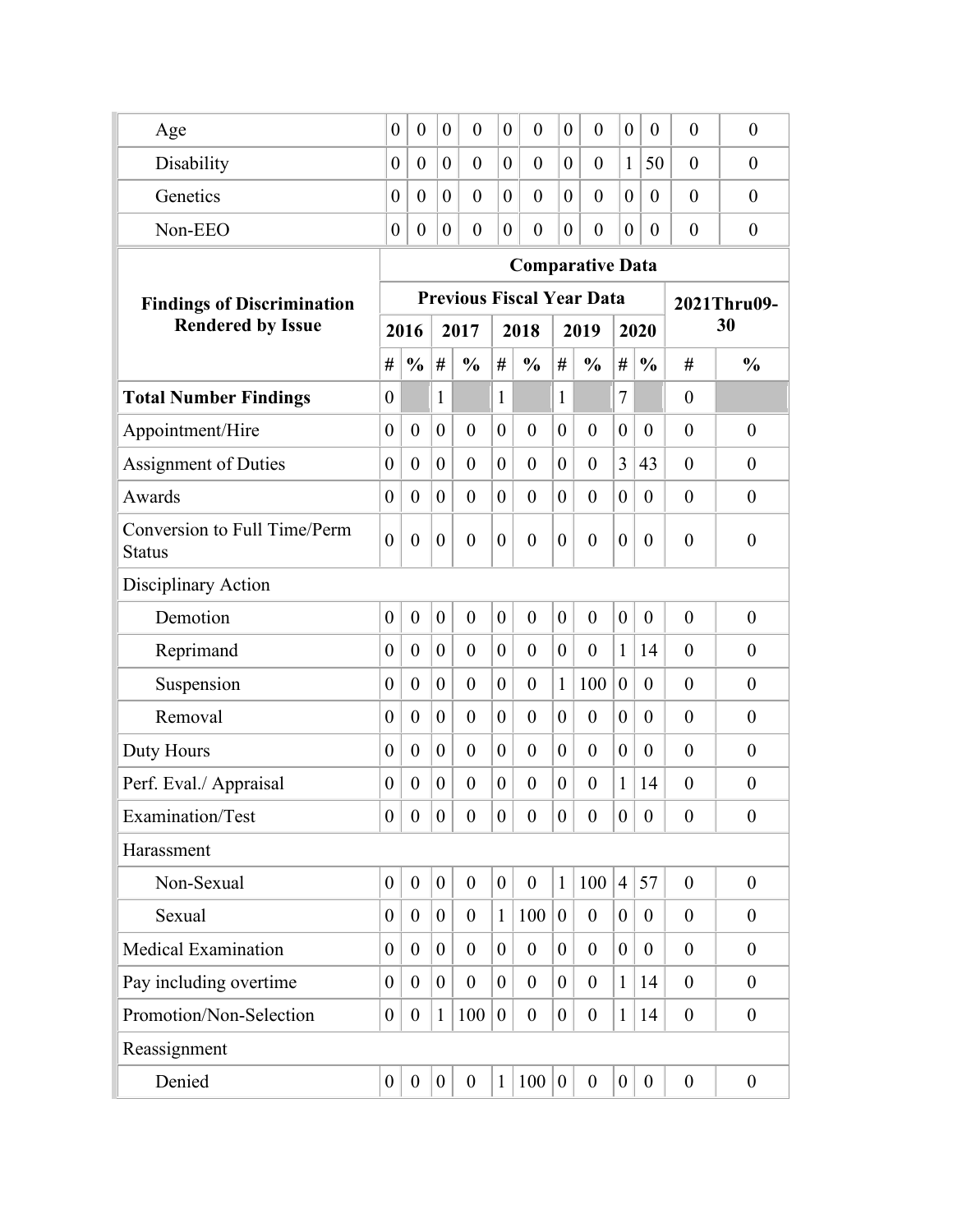| Directed                                      | $\overline{0}$   | $\boldsymbol{0}$ | $\overline{0}$   | $\overline{0}$   | $\overline{0}$   | $\overline{0}$   | $\theta$         | $\theta$         | $\overline{0}$   | $\theta$         | $\overline{0}$   | $\boldsymbol{0}$ |
|-----------------------------------------------|------------------|------------------|------------------|------------------|------------------|------------------|------------------|------------------|------------------|------------------|------------------|------------------|
| Reasonable Accommodation<br>Disability        | $\overline{0}$   | $\boldsymbol{0}$ | $\boldsymbol{0}$ | $\overline{0}$   | $\theta$         | $\overline{0}$   | 1                | 100              | $\boldsymbol{0}$ | $\overline{0}$   | $\overline{0}$   | $\boldsymbol{0}$ |
| Reinstatement                                 | $\overline{0}$   | $\theta$         | $\overline{0}$   | $\theta$         | $\theta$         | $\overline{0}$   | $\theta$         | $\theta$         | $\overline{0}$   | $\theta$         | $\theta$         | $\theta$         |
| Religious Accommodation                       | $\theta$         | $\overline{0}$   | $\overline{0}$   | $\theta$         | $\overline{0}$   | $\overline{0}$   | $\theta$         | $\theta$         | $\overline{0}$   | $\theta$         | $\theta$         | $\overline{0}$   |
| Retirement                                    | $\boldsymbol{0}$ | $\boldsymbol{0}$ | $\overline{0}$   | $\theta$         | $\overline{0}$   | $\overline{0}$   | $\overline{0}$   | $\overline{0}$   | $\overline{0}$   | $\overline{0}$   | $\theta$         | $\theta$         |
| Sex-Stereotyping                              | $\boldsymbol{0}$ | $\overline{0}$   | $\overline{0}$   | $\overline{0}$   | $\overline{0}$   | $\overline{0}$   | $\overline{0}$   | $\overline{0}$   | $\overline{0}$   | $\overline{0}$   | $\overline{0}$   | $\boldsymbol{0}$ |
| Telework                                      | $\boldsymbol{0}$ | $\overline{0}$   | $\overline{0}$   | $\theta$         | $\overline{0}$   | $\overline{0}$   | $\overline{0}$   | $\theta$         | $\overline{0}$   | $\theta$         | $\theta$         | $\theta$         |
| Termination                                   | $\theta$         | $\overline{0}$   | $\overline{0}$   | $\theta$         | 0                | $\overline{0}$   | $\theta$         | $\theta$         | $\overline{0}$   | $\overline{0}$   | $\theta$         | $\theta$         |
| Terms/Conditions of<br>Employment             | $\overline{0}$   | $\boldsymbol{0}$ | $\overline{0}$   | $\theta$         | $\overline{0}$   | $\boldsymbol{0}$ | $\overline{0}$   | $\overline{0}$   | $\mathbf{1}$     | 14               | $\overline{0}$   | $\boldsymbol{0}$ |
| Time and Attendance                           | $\boldsymbol{0}$ | $\overline{0}$   | $\overline{0}$   | $\overline{0}$   | $\mathbf{1}$     | 100              | $\overline{0}$   | $\overline{0}$   | $\overline{0}$   | $\theta$         | $\theta$         | $\theta$         |
| Training                                      | $\boldsymbol{0}$ | $\boldsymbol{0}$ | $\boldsymbol{0}$ | $\overline{0}$   | $\overline{0}$   | $\boldsymbol{0}$ | $\overline{0}$   | $\overline{0}$   | $\mathbf{1}$     | 14               | $\overline{0}$   | $\boldsymbol{0}$ |
| Other - User Define                           |                  |                  |                  |                  |                  |                  |                  |                  |                  |                  |                  |                  |
| User Defined - Other 1                        | $\overline{0}$   | $\boldsymbol{0}$ | $\boldsymbol{0}$ | $\overline{0}$   | $\overline{0}$   | $\overline{0}$   | $\overline{0}$   | $\overline{0}$   | $\boldsymbol{0}$ | $\overline{0}$   | $\theta$         | $\overline{0}$   |
| User Defined - Other 2                        | $\overline{0}$   | $\overline{0}$   | $\overline{0}$   | $\theta$         | $\theta$         | $\overline{0}$   | $\overline{0}$   | $\theta$         | $\overline{0}$   | $\theta$         | $\theta$         | $\overline{0}$   |
| User Defined - Other 3                        | $\overline{0}$   | $\overline{0}$   | $\overline{0}$   | $\theta$         | $\overline{0}$   | $\overline{0}$   | $\overline{0}$   | $\theta$         | $\overline{0}$   | $\overline{0}$   | $\overline{0}$   | $\theta$         |
| User Defined - Other 4                        | $\boldsymbol{0}$ | $\boldsymbol{0}$ | $\overline{0}$   | $\boldsymbol{0}$ | $\overline{0}$   | $\boldsymbol{0}$ | $\boldsymbol{0}$ | $\overline{0}$   | $\boldsymbol{0}$ | $\theta$         | $\overline{0}$   | $\boldsymbol{0}$ |
|                                               |                  |                  |                  |                  |                  |                  |                  |                  |                  |                  |                  |                  |
| <b>Findings After Hearing</b>                 | $\overline{0}$   |                  | $\overline{0}$   |                  | $\mathbf{1}$     |                  | 1                |                  | 5                |                  | $\overline{0}$   |                  |
| Appointment/Hire                              | $\theta$         | $\overline{0}$   | $\overline{0}$   | $\theta$         | $\overline{0}$   | $\overline{0}$   | $\overline{0}$   | $\theta$         | $\overline{0}$   | $\theta$         | $\overline{0}$   | $\overline{0}$   |
| Assignment of Duties                          | $\theta$         | $\overline{0}$   | $\overline{0}$   | $\theta$         | $\boldsymbol{0}$ | $\boldsymbol{0}$ | $\theta$         | $\overline{0}$   | $\overline{c}$   | 40               | $\boldsymbol{0}$ | $\boldsymbol{0}$ |
| Awards                                        | $\boldsymbol{0}$ | $\boldsymbol{0}$ | $\boldsymbol{0}$ | $\boldsymbol{0}$ | $\boldsymbol{0}$ | $\boldsymbol{0}$ | $\overline{0}$   | $\overline{0}$   | $\boldsymbol{0}$ | $\boldsymbol{0}$ | $\overline{0}$   | $\boldsymbol{0}$ |
| Conversion to Full Time/Perm<br><b>Status</b> | $\overline{0}$   | $\boldsymbol{0}$ | $\boldsymbol{0}$ | $\theta$         | $\overline{0}$   | $\boldsymbol{0}$ | $\overline{0}$   | $\overline{0}$   | $\boldsymbol{0}$ | $\theta$         | $\boldsymbol{0}$ | $\boldsymbol{0}$ |
| Disciplinary Action                           |                  |                  |                  |                  |                  |                  |                  |                  |                  |                  |                  |                  |
| Demotion                                      | $\boldsymbol{0}$ | $\boldsymbol{0}$ | $\boldsymbol{0}$ | $\boldsymbol{0}$ | $\boldsymbol{0}$ | $\boldsymbol{0}$ | $\overline{0}$   | $\boldsymbol{0}$ | $\boldsymbol{0}$ | $\boldsymbol{0}$ | $\boldsymbol{0}$ | $\boldsymbol{0}$ |
| Reprimand                                     | $\boldsymbol{0}$ | $\boldsymbol{0}$ | $\boldsymbol{0}$ | $\boldsymbol{0}$ | $\boldsymbol{0}$ | $\boldsymbol{0}$ | $\overline{0}$   | $\boldsymbol{0}$ | $\mathbf{1}$     | 20               | $\boldsymbol{0}$ | $\boldsymbol{0}$ |
| Suspension                                    | $\boldsymbol{0}$ | $\boldsymbol{0}$ | $\boldsymbol{0}$ | $\boldsymbol{0}$ | $\boldsymbol{0}$ | $\boldsymbol{0}$ | $\mathbf{1}$     | 100              | $\boldsymbol{0}$ | $\overline{0}$   | $\boldsymbol{0}$ | $\boldsymbol{0}$ |
| Removal                                       | $\boldsymbol{0}$ | $\boldsymbol{0}$ | $\boldsymbol{0}$ | $\boldsymbol{0}$ | $\overline{0}$   | $\boldsymbol{0}$ | $\boldsymbol{0}$ | $\boldsymbol{0}$ | $\boldsymbol{0}$ | $\boldsymbol{0}$ | $\boldsymbol{0}$ | $\boldsymbol{0}$ |
| Duty Hours                                    | $\boldsymbol{0}$ | $\boldsymbol{0}$ | $\boldsymbol{0}$ | $\boldsymbol{0}$ | $\overline{0}$   | $\boldsymbol{0}$ | $\boldsymbol{0}$ | $\boldsymbol{0}$ | $\boldsymbol{0}$ | $\boldsymbol{0}$ | $\boldsymbol{0}$ | $\boldsymbol{0}$ |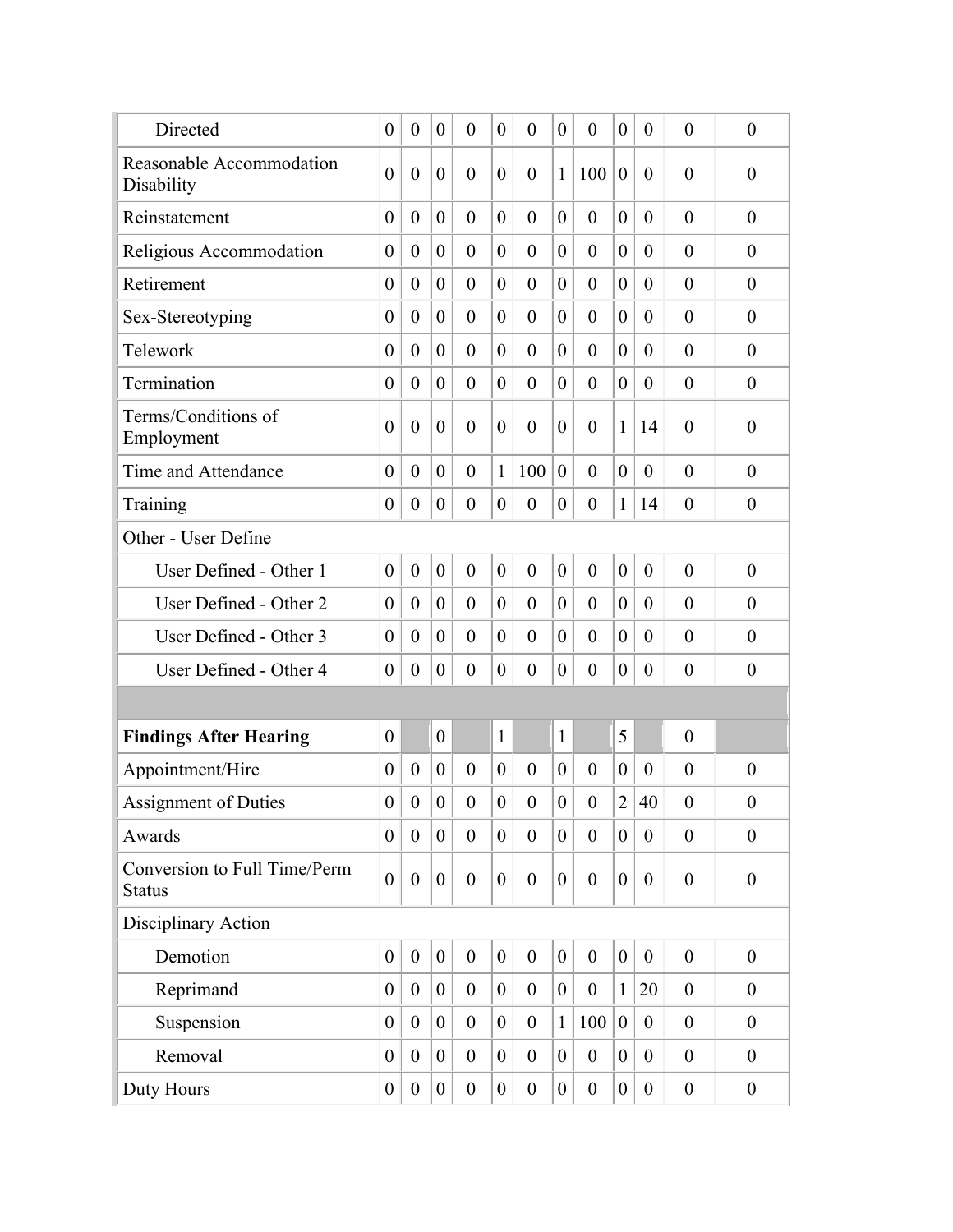| Perf. Eval./ Appraisal                 | $\boldsymbol{0}$ | $\boldsymbol{0}$ | $\boldsymbol{0}$ | $\overline{0}$   | $\theta$       | $\overline{0}$   | $\overline{0}$ | $\theta$         | $\mathbf{1}$     | 20               | $\overline{0}$   | $\boldsymbol{0}$ |
|----------------------------------------|------------------|------------------|------------------|------------------|----------------|------------------|----------------|------------------|------------------|------------------|------------------|------------------|
| Examination/Test                       | $\boldsymbol{0}$ | $\boldsymbol{0}$ | $\boldsymbol{0}$ | $\boldsymbol{0}$ | $\theta$       | $\boldsymbol{0}$ | $\overline{0}$ | $\overline{0}$   | $\boldsymbol{0}$ | $\theta$         | $\overline{0}$   | $\boldsymbol{0}$ |
| Harassment                             |                  |                  |                  |                  |                |                  |                |                  |                  |                  |                  |                  |
| Non-Sexual                             | $\boldsymbol{0}$ | $\boldsymbol{0}$ | $\boldsymbol{0}$ | $\overline{0}$   | $\overline{0}$ | $\mathbf{0}$     | 1              | 100              | 3                | 60               | $\overline{0}$   | $\boldsymbol{0}$ |
| Sexual                                 | $\boldsymbol{0}$ | $\boldsymbol{0}$ | $\boldsymbol{0}$ | $\theta$         | 1              | 100              | $\overline{0}$ | $\overline{0}$   | $\boldsymbol{0}$ | $\theta$         | $\overline{0}$   | $\theta$         |
| <b>Medical Examination</b>             | $\boldsymbol{0}$ | $\overline{0}$   | $\overline{0}$   | $\overline{0}$   | $\overline{0}$ | $\boldsymbol{0}$ | $\overline{0}$ | $\theta$         | $\overline{0}$   | $\overline{0}$   | $\overline{0}$   | $\overline{0}$   |
| Pay including overtime                 | $\boldsymbol{0}$ | $\theta$         | $\overline{0}$   | $\theta$         | $\theta$       | $\overline{0}$   | $\theta$       | $\theta$         | $\overline{0}$   | $\overline{0}$   | $\overline{0}$   | $\overline{0}$   |
| Promotion/Non-Selection                | $\boldsymbol{0}$ | $\overline{0}$   | $\overline{0}$   | $\boldsymbol{0}$ | $\overline{0}$ | $\boldsymbol{0}$ | $\overline{0}$ | $\overline{0}$   | 1                | 20               | $\boldsymbol{0}$ | $\boldsymbol{0}$ |
| Reassignment                           |                  |                  |                  |                  |                |                  |                |                  |                  |                  |                  |                  |
| Denied                                 | $\boldsymbol{0}$ | $\boldsymbol{0}$ | $\boldsymbol{0}$ | $\mathbf{0}$     | 1              | 100              | $\mathbf{0}$   | $\overline{0}$   | $\boldsymbol{0}$ | $\mathbf{0}$     | $\theta$         | $\overline{0}$   |
| Directed                               | $\boldsymbol{0}$ | $\boldsymbol{0}$ | $\boldsymbol{0}$ | $\theta$         | $\overline{0}$ | $\boldsymbol{0}$ | $\overline{0}$ | $\overline{0}$   | $\boldsymbol{0}$ | $\theta$         | $\overline{0}$   | $\theta$         |
| Reasonable Accommodation<br>Disability | $\overline{0}$   | $\boldsymbol{0}$ | $\boldsymbol{0}$ | $\overline{0}$   | $\overline{0}$ | $\boldsymbol{0}$ | 1              | 100              | $\boldsymbol{0}$ | $\overline{0}$   | $\overline{0}$   | $\overline{0}$   |
| Reinstatement                          | $\overline{0}$   | $\overline{0}$   | $\overline{0}$   | $\overline{0}$   | $\theta$       | $\theta$         | $\overline{0}$ | $\theta$         | $\overline{0}$   | $\theta$         | $\overline{0}$   | $\overline{0}$   |
| Religious Accommodation                | $\boldsymbol{0}$ | $\theta$         | $\boldsymbol{0}$ | $\theta$         | $\theta$       | $\overline{0}$   | $\overline{0}$ | $\overline{0}$   | $\boldsymbol{0}$ | $\theta$         | $\overline{0}$   | $\theta$         |
| Retirement                             | $\boldsymbol{0}$ | $\theta$         | $\boldsymbol{0}$ | $\overline{0}$   | $\overline{0}$ | $\overline{0}$   | $\overline{0}$ | $\overline{0}$   | $\overline{0}$   | $\overline{0}$   | $\overline{0}$   | $\overline{0}$   |
| Sex-Stereotyping                       | $\boldsymbol{0}$ | $\theta$         | $\overline{0}$   | $\overline{0}$   | $\overline{0}$ | $\overline{0}$   | $\overline{0}$ | $\overline{0}$   | $\boldsymbol{0}$ | $\theta$         | $\overline{0}$   | $\overline{0}$   |
| Telework                               | $\theta$         | $\overline{0}$   | $\theta$         | $\theta$         | $\theta$       | $\overline{0}$   | $\theta$       | $\overline{0}$   | $\overline{0}$   | $\theta$         | $\overline{0}$   | $\overline{0}$   |
| Termination                            | $\boldsymbol{0}$ | $\overline{0}$   | $\boldsymbol{0}$ | $\overline{0}$   | $\overline{0}$ | $\overline{0}$   | $\overline{0}$ | $\overline{0}$   | $\boldsymbol{0}$ | $\overline{0}$   | $\overline{0}$   | $\overline{0}$   |
| Terms/Conditions of<br>Employment      | $\overline{0}$   | $\boldsymbol{0}$ | $\boldsymbol{0}$ | $\theta$         | $\overline{0}$ | $\boldsymbol{0}$ | $\theta$       | $\theta$         | $\mathbf{1}$     | 20               | $\overline{0}$   | $\boldsymbol{0}$ |
| Time and Attendance                    | $\overline{0}$   | $\overline{0}$   | $\boldsymbol{0}$ | $\overline{0}$   | 1              | 100              | $\overline{0}$ | $\boldsymbol{0}$ | $\boldsymbol{0}$ | $\boldsymbol{0}$ | $\boldsymbol{0}$ | $\boldsymbol{0}$ |
| Training                               | $\overline{0}$   | $\overline{0}$   | $\overline{0}$   | $\mathbf{0}$     | $\overline{0}$ | $\mathbf{0}$     | $\overline{0}$ | $\overline{0}$   | $\mathbf{1}$     | 20               | $\theta$         | $\theta$         |
| Other - User Define                    |                  |                  |                  |                  |                |                  |                |                  |                  |                  |                  |                  |
| User Defined - Other 1                 | $\overline{0}$   | $\boldsymbol{0}$ | $\overline{0}$   | $\mathbf{0}$     | $\overline{0}$ | $\mathbf{0}$     | $\overline{0}$ | $\overline{0}$   | $\boldsymbol{0}$ | $\mathbf{0}$     | $\theta$         | $\boldsymbol{0}$ |
| User Defined - Other 2                 | $\theta$         | $\theta$         | $\boldsymbol{0}$ | $\theta$         | $\overline{0}$ | $\theta$         | $\overline{0}$ | $\overline{0}$   | $\theta$         | $\overline{0}$   | $\theta$         | $\theta$         |
| User Defined - Other 3                 | $\theta$         | $\theta$         | $\boldsymbol{0}$ | $\boldsymbol{0}$ | $\overline{0}$ | $\theta$         | $\overline{0}$ | $\overline{0}$   | $\overline{0}$   | $\mathbf{0}$     | $\theta$         | $\boldsymbol{0}$ |
| User Defined - Other 4                 | $\boldsymbol{0}$ | $\theta$         | $\overline{0}$   | $\theta$         | $\overline{0}$ | $\boldsymbol{0}$ | $\overline{0}$ | $\overline{0}$   | $\theta$         | $\overline{0}$   | $\theta$         | $\theta$         |
|                                        |                  |                  |                  |                  |                |                  |                |                  |                  |                  |                  |                  |
| <b>Findings Without Hearing</b>        | $\boldsymbol{0}$ |                  | $\mathbf{1}$     |                  | $\overline{0}$ |                  | $\theta$       |                  | $\overline{2}$   |                  | $\theta$         |                  |
| Appointment/Hire                       | $\boldsymbol{0}$ | $\mathbf{0}$     | $\overline{0}$   | $\boldsymbol{0}$ | $\mathbf{0}$   | $\boldsymbol{0}$ | $\mathbf{0}$   | $\boldsymbol{0}$ | $\boldsymbol{0}$ | $\overline{0}$   | $\boldsymbol{0}$ | $\boldsymbol{0}$ |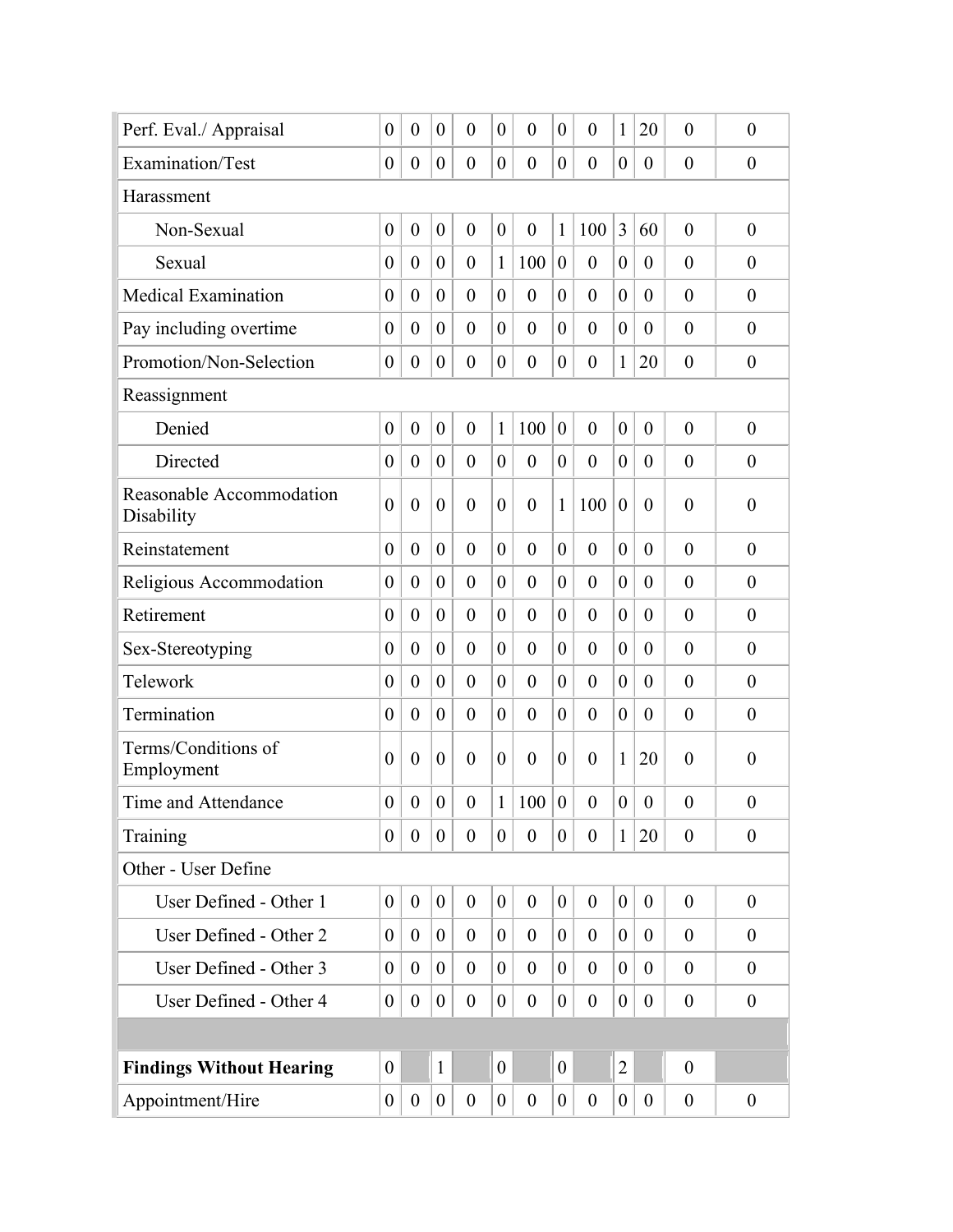| <b>Assignment of Duties</b>                   | $\boldsymbol{0}$ | $\boldsymbol{0}$ | $\boldsymbol{0}$ | $\boldsymbol{0}$ | $\theta$         | $\overline{0}$   | $\boldsymbol{0}$ | $\overline{0}$   | $\mathbf{1}$     | 50               | $\overline{0}$   | $\boldsymbol{0}$ |
|-----------------------------------------------|------------------|------------------|------------------|------------------|------------------|------------------|------------------|------------------|------------------|------------------|------------------|------------------|
| Awards                                        | $\boldsymbol{0}$ | $\boldsymbol{0}$ | $\boldsymbol{0}$ | $\overline{0}$   | $\overline{0}$   | $\overline{0}$   | $\overline{0}$   | $\overline{0}$   | $\boldsymbol{0}$ | $\overline{0}$   | $\overline{0}$   | $\overline{0}$   |
| Conversion to Full Time/Perm<br><b>Status</b> | $\mathbf{0}$     | $\boldsymbol{0}$ | $\boldsymbol{0}$ | $\boldsymbol{0}$ | $\boldsymbol{0}$ | $\boldsymbol{0}$ | $\boldsymbol{0}$ | $\boldsymbol{0}$ | $\boldsymbol{0}$ | $\overline{0}$   | $\overline{0}$   | $\boldsymbol{0}$ |
| Disciplinary Action                           |                  |                  |                  |                  |                  |                  |                  |                  |                  |                  |                  |                  |
| Demotion                                      | $\boldsymbol{0}$ | $\boldsymbol{0}$ | $\boldsymbol{0}$ | $\boldsymbol{0}$ | $\overline{0}$   | $\mathbf{0}$     | $\boldsymbol{0}$ | $\overline{0}$   | $\boldsymbol{0}$ | $\mathbf{0}$     | $\overline{0}$   | $\boldsymbol{0}$ |
| Reprimand                                     | $\boldsymbol{0}$ | $\boldsymbol{0}$ | $\boldsymbol{0}$ | $\overline{0}$   | $\overline{0}$   | $\overline{0}$   | $\overline{0}$   | $\overline{0}$   | $\boldsymbol{0}$ | $\overline{0}$   | $\overline{0}$   | $\overline{0}$   |
| Suspension                                    | $\boldsymbol{0}$ | $\boldsymbol{0}$ | $\boldsymbol{0}$ | $\overline{0}$   | $\overline{0}$   | $\boldsymbol{0}$ | $\overline{0}$   | $\overline{0}$   | $\boldsymbol{0}$ | $\overline{0}$   | $\overline{0}$   | $\overline{0}$   |
| Removal                                       | $\boldsymbol{0}$ | $\overline{0}$   | $\boldsymbol{0}$ | $\overline{0}$   | $\overline{0}$   | $\overline{0}$   | $\theta$         | $\overline{0}$   | $\boldsymbol{0}$ | $\overline{0}$   | $\overline{0}$   | $\overline{0}$   |
| Duty Hours                                    | $\boldsymbol{0}$ | $\overline{0}$   | $\overline{0}$   | $\overline{0}$   | $\overline{0}$   | $\mathbf{0}$     | $\overline{0}$   | $\theta$         | $\overline{0}$   | $\overline{0}$   | $\overline{0}$   | $\overline{0}$   |
| Perf. Eval./ Appraisal                        | $\boldsymbol{0}$ | $\overline{0}$   | $\overline{0}$   | $\theta$         | $\theta$         | $\overline{0}$   | $\overline{0}$   | $\theta$         | $\overline{0}$   | $\overline{0}$   | $\overline{0}$   | $\theta$         |
| Examination/Test                              | $\boldsymbol{0}$ | $\boldsymbol{0}$ | $\boldsymbol{0}$ | $\boldsymbol{0}$ | $\overline{0}$   | $\boldsymbol{0}$ | $\boldsymbol{0}$ | $\overline{0}$   | $\boldsymbol{0}$ | $\overline{0}$   | $\boldsymbol{0}$ | $\boldsymbol{0}$ |
| Harassment                                    |                  |                  |                  |                  |                  |                  |                  |                  |                  |                  |                  |                  |
| Non-Sexual                                    | $\boldsymbol{0}$ | $\boldsymbol{0}$ | $\boldsymbol{0}$ | $\mathbf{0}$     | $\overline{0}$   | $\mathbf{0}$     | $\overline{0}$   | $\overline{0}$   | $\mathbf{1}$     | 50               | $\overline{0}$   | $\overline{0}$   |
| Sexual                                        | $\boldsymbol{0}$ | $\boldsymbol{0}$ | $\boldsymbol{0}$ | $\overline{0}$   | $\overline{0}$   | $\mathbf{0}$     | $\overline{0}$   | $\overline{0}$   | $\boldsymbol{0}$ | $\overline{0}$   | $\overline{0}$   | $\overline{0}$   |
| <b>Medical Examination</b>                    | $\boldsymbol{0}$ | $\theta$         | $\boldsymbol{0}$ | $\overline{0}$   | $\overline{0}$   | $\overline{0}$   | $\overline{0}$   | $\overline{0}$   | $\boldsymbol{0}$ | $\overline{0}$   | $\overline{0}$   | $\overline{0}$   |
| Pay including overtime                        | $\boldsymbol{0}$ | $\boldsymbol{0}$ | $\boldsymbol{0}$ | $\boldsymbol{0}$ | $\overline{0}$   | $\boldsymbol{0}$ | $\overline{0}$   | $\overline{0}$   | $\mathbf{1}$     | 50               | $\overline{0}$   | $\overline{0}$   |
| Promotion/Non-Selection                       | $\boldsymbol{0}$ | $\boldsymbol{0}$ | $\mathbf{1}$     | 100              | $\overline{0}$   | $\boldsymbol{0}$ | $\boldsymbol{0}$ | $\overline{0}$   | $\boldsymbol{0}$ | $\overline{0}$   | $\boldsymbol{0}$ | $\overline{0}$   |
| Reassignment                                  |                  |                  |                  |                  |                  |                  |                  |                  |                  |                  |                  |                  |
| Denied                                        | $\boldsymbol{0}$ | $\boldsymbol{0}$ | $\boldsymbol{0}$ | $\overline{0}$   | $\overline{0}$   | $\boldsymbol{0}$ | $\boldsymbol{0}$ | $\overline{0}$   | $\boldsymbol{0}$ | $\boldsymbol{0}$ | $\overline{0}$   | $\overline{0}$   |
| Directed                                      | $\boldsymbol{0}$ | $\boldsymbol{0}$ | $\boldsymbol{0}$ | $\boldsymbol{0}$ | $\overline{0}$   | $\boldsymbol{0}$ | $\theta$         | $\theta$         | $\overline{0}$   | $\overline{0}$   | $\boldsymbol{0}$ | $\boldsymbol{0}$ |
| Reasonable Accommodation<br>Disability        | $\overline{0}$   | $\boldsymbol{0}$ | $\boldsymbol{0}$ | $\overline{0}$   | $\boldsymbol{0}$ | $\boldsymbol{0}$ | $\boldsymbol{0}$ | $\theta$         | $\boldsymbol{0}$ | $\overline{0}$   | $\overline{0}$   | $\theta$         |
| Reinstatement                                 | $\boldsymbol{0}$ | $\mathbf{0}$     | $\boldsymbol{0}$ | $\mathbf{0}$     | $\overline{0}$   | $\overline{0}$   | $\overline{0}$   | $\overline{0}$   | $\boldsymbol{0}$ | $\overline{0}$   | $\theta$         | $\theta$         |
| Religious Accommodation                       | $\boldsymbol{0}$ | $\mathbf{0}$     | $\boldsymbol{0}$ | $\overline{0}$   | $\overline{0}$   | $\overline{0}$   | $\overline{0}$   | $\overline{0}$   | $\overline{0}$   | $\overline{0}$   | $\theta$         | $\boldsymbol{0}$ |
| Retirement                                    | $\theta$         | $\overline{0}$   | $\overline{0}$   | $\theta$         | $\theta$         | $\theta$         | $\theta$         | $\overline{0}$   | $\overline{0}$   | $\overline{0}$   | $\theta$         | $\theta$         |
| Sex-Stereotyping                              | $\overline{0}$   | $\mathbf{0}$     | $\overline{0}$   | $\overline{0}$   | $\overline{0}$   | $\overline{0}$   | $\overline{0}$   | $\overline{0}$   | $\overline{0}$   | $\overline{0}$   | $\boldsymbol{0}$ | $\boldsymbol{0}$ |
| Telework                                      | $\overline{0}$   | $\theta$         | $\overline{0}$   | $\theta$         | $\overline{0}$   | $\overline{0}$   | $\overline{0}$   | $\overline{0}$   | $\mathbf{0}$     | $\overline{0}$   | $\theta$         | $\theta$         |
| Termination                                   | $\overline{0}$   | $\theta$         | $\overline{0}$   | $\overline{0}$   | $\overline{0}$   | $\overline{0}$   | $\theta$         | $\overline{0}$   | $\mathbf{0}$     | $\overline{0}$   | $\boldsymbol{0}$ | $\theta$         |
| Terms/Conditions of<br>Employment             | $\boldsymbol{0}$ | $\boldsymbol{0}$ | $\boldsymbol{0}$ | $\boldsymbol{0}$ | $\overline{0}$   | $\boldsymbol{0}$ | $\boldsymbol{0}$ | $\overline{0}$   | $\boldsymbol{0}$ | $\overline{0}$   | $\boldsymbol{0}$ | $\boldsymbol{0}$ |